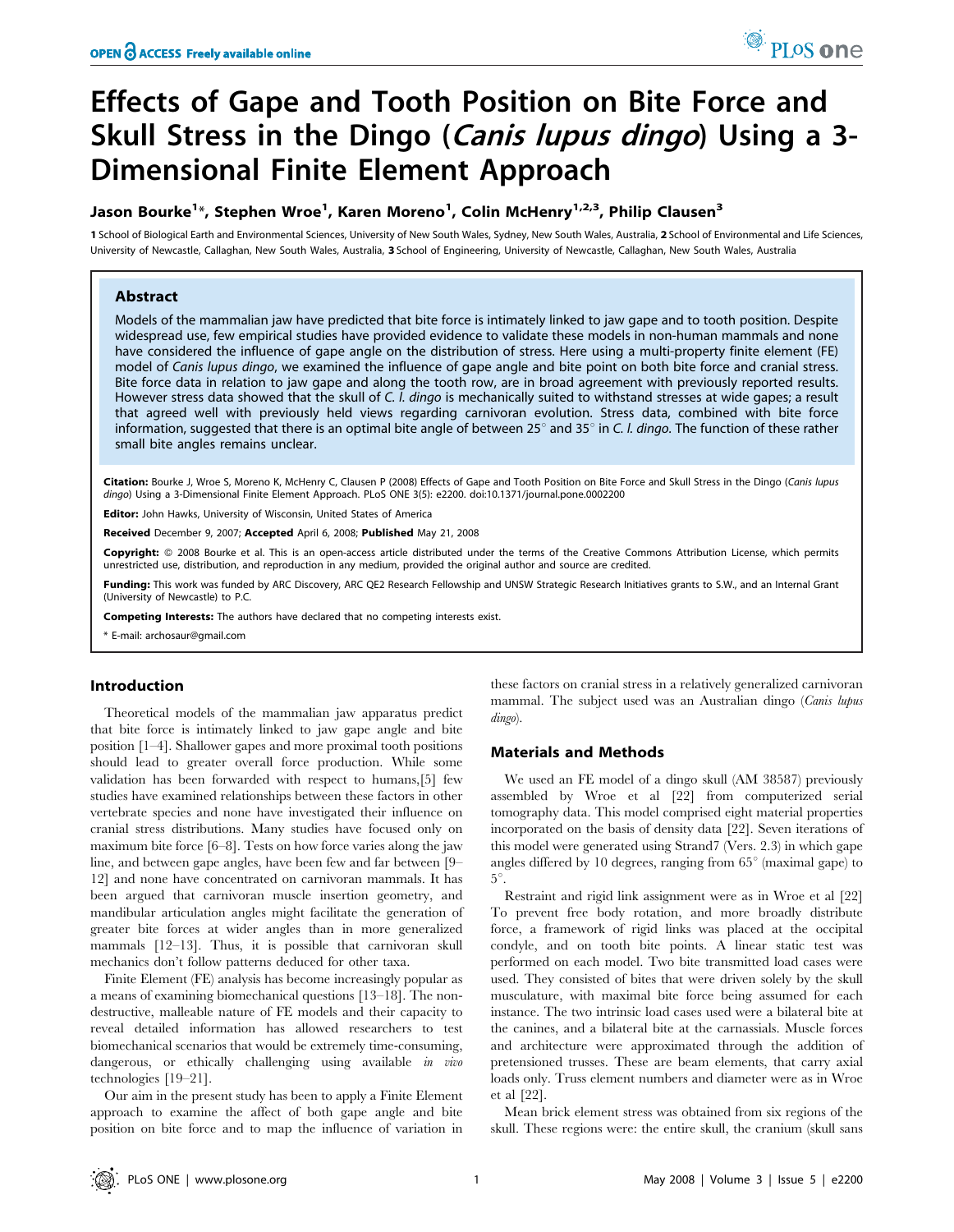the mandible), the rostrum (the region from the antorbital fenestra, to the anterior-most tip of the cranium), the anterior orbit (anterior margin of orbit, to anterior fenestra), the zygomatic arch and the mandible. These regions were chosen for the symmetrical stress distributions that they produced under bilateral load cases.

Mechanical behaviour was determined by the visual output of the post-processing software and mean brick stress values. All data was calculated in terms of Von Mises (VM) stress. Von Mises stress is a function of the principal stresses ( $\sigma_1$ ,  $\sigma_2$ , &  $\sigma_3$ ) that measures how stress distorts material. Failure of ductile material, such as bone, is estimated when VM stress equals the yield strength of the material in uniaxial tension [14]. Since Von Mises stress is proportional to strain energy, [12] it can be used to determine the amount of strain placed on bone under various load cases.

Statistical analysis was performed using a customized program written in RGUI by Karen Moreno.

# Results

#### Bite Force

A negative correlation was found between bite force and gape angle, with shallower angles producing higher bite forces for both canines and carnassials (table 1). Bite force between carnassials and canines varied substantially. On average, carnassial bites produced forces 2.4 times greater than those of canines under similar conditions (fig 1).

#### Stress

Mean brick stress was superficially similar under both load cases. Stress tended to increase as jaw angle decreased (fig 2). The mandible showed the greatest increase in stress out of all the skull regions, with shallower gape angles delivering the largest VM values. VM stress was consistently high along the edges of the coronoid process, and near the base of the mandibular condyle. These stress values were directly muscle related, and could be viewed as an artifact of the muscle modeling [19]. That said, there was a noted increase in stress along these regions of the mandible. This suggested a greater pull being generated by the temporalis and masseter during these shallow bite tests. The zygomatic arch showed the highest VM stress for the cranium (table 2); with stress levels remaining mostly stable throughout both load cases, and all jaw positions. VM stress was always higher in canine bites than respective carnassial bites (fig 3).

Differences between the bite points were also observed in the cranium. For the canine load case, VM stress was seen to increase

Table 1. Comparison of gape angle and bite point on overall bite force in C. l. dingo.

| <b>Gape Angle</b> | <b>BF Canines</b> | <b>BF Carnassials</b> |
|-------------------|-------------------|-----------------------|
| $65^{\circ}$      | 231.99 N          | 620.33 N              |
| $55^{\circ}$      | 269.29 N          | 712.25 N              |
| $45^\circ$        | 312.86 N          | 806.36 N              |
| $35^\circ$        | 374.43 N          | 916.16 N              |
| $25^\circ$        | 450.39 N          | 1021.43 N             |
| $15^\circ$        | 496.79 N          | 1071.53 N             |
| $5^\circ$         | 511.80 N          | 1091.17 N             |

doi:10.1371/journal.pone.0002200.t001

1200 1000 800 Force (N) 600 Canines Carnassials 400 200  $\mathbf 0$ 15 25 35 45 55 65 5 Gape Angle (degrees)

**Bite Force Comparisons** 

Figure 1. Comparison of canine derived bites, vs carnassial bites. doi:10.1371/journal.pone.0002200.g001

linearly in the cranium as gape shallowed. However once the jaw reached a  $25^\circ$  angle to the rest of the skull, cranial stress plateaued, with VM stress increasing by no more than 1% between  $25^{\circ}$  and  $5^\circ$ . The carnassial load case showed a different pattern in the cranium. With the carnassials, there was a notable ''dip'' in stress starting at  $55^{\circ}$  and continuing down to  $45^{\circ}$  where VM values were at their lowest (fig 4).

# **Discussion**

The data from this study lends support to work using more traditional methods that showed bite force to correlate negatively with jaw gape [4–5,19]. That moving closer to the pivot point of the jaw would increase bite strength is an expected result of the jaw's lever mechanics [11,23]. Although the largest bite force was generated at the shallowest jaw gape, the greatest increase in bite force did not occur at this angle. Rather it occurred at  $25^{\circ}$  for the canines and  $35^\circ$  for the carnassials.

It is notable that these angles of high bite force increase also appeared to correlate with regions of the cranium that showed either resistance to the increased force (canine bites), or lowered VM stress (carnassial bites). This suggests that the dingo's skull and musculature may be optimized to deliver maximal bites at these angles, with interesting functional implications. Among subspecies of grey wolf and social canids in general, bite force in the dingo is relatively weak and bite force adjusted for body mass allometry has been shown to correlate with prey size [24–25]. We suggest that optimal gape angle may also be a useful indicator of feeding ecology among carnivorous mammals. Analyses incorporating both large prey specialists (e.g., Canis lupus lupus, Lycaon pictus) and small prey specialists (e.g., *Vulpes vulpes*) are needed to examine this proposal. Alternatively it could also be that optimality in this range is necessary for disabling bites, such as the severing of major tendons.

As the mandible is the primary object being powered by the jaw muscles, finding higher VM stress in this skull region is not entirely surprising. It is doubtful, however, that stress increase was solely due to the higher bite force attributed to the more acute angles. If bite force itself was the main driver of mandibular stress, then VM stress in the mandible would be greatest in the much stronger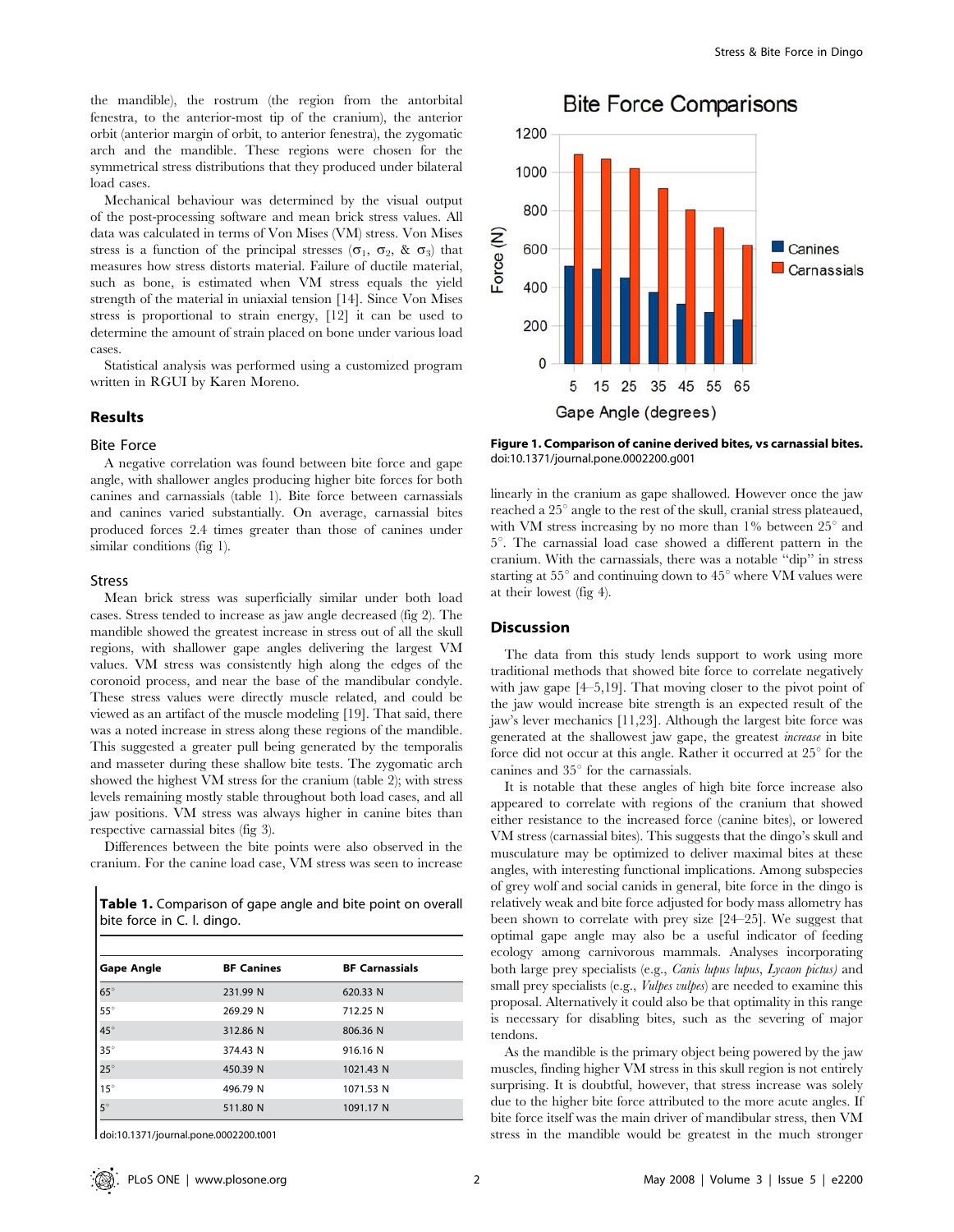

Figure 2. Comparison of stress distribution along the skull during each freedom case. doi:10.1371/journal.pone.0002200.g002



Figure 3. Comparison of stress development in C.l.dingo during bites directed at the canines (left), or carnassials (right) at select angles to show trend. Gape angles are (a) 65 $^{\circ}$ , (b) 35 $^{\circ}$  and (c) 05 $^{\circ}$ . doi:10.1371/journal.pone.0002200.g003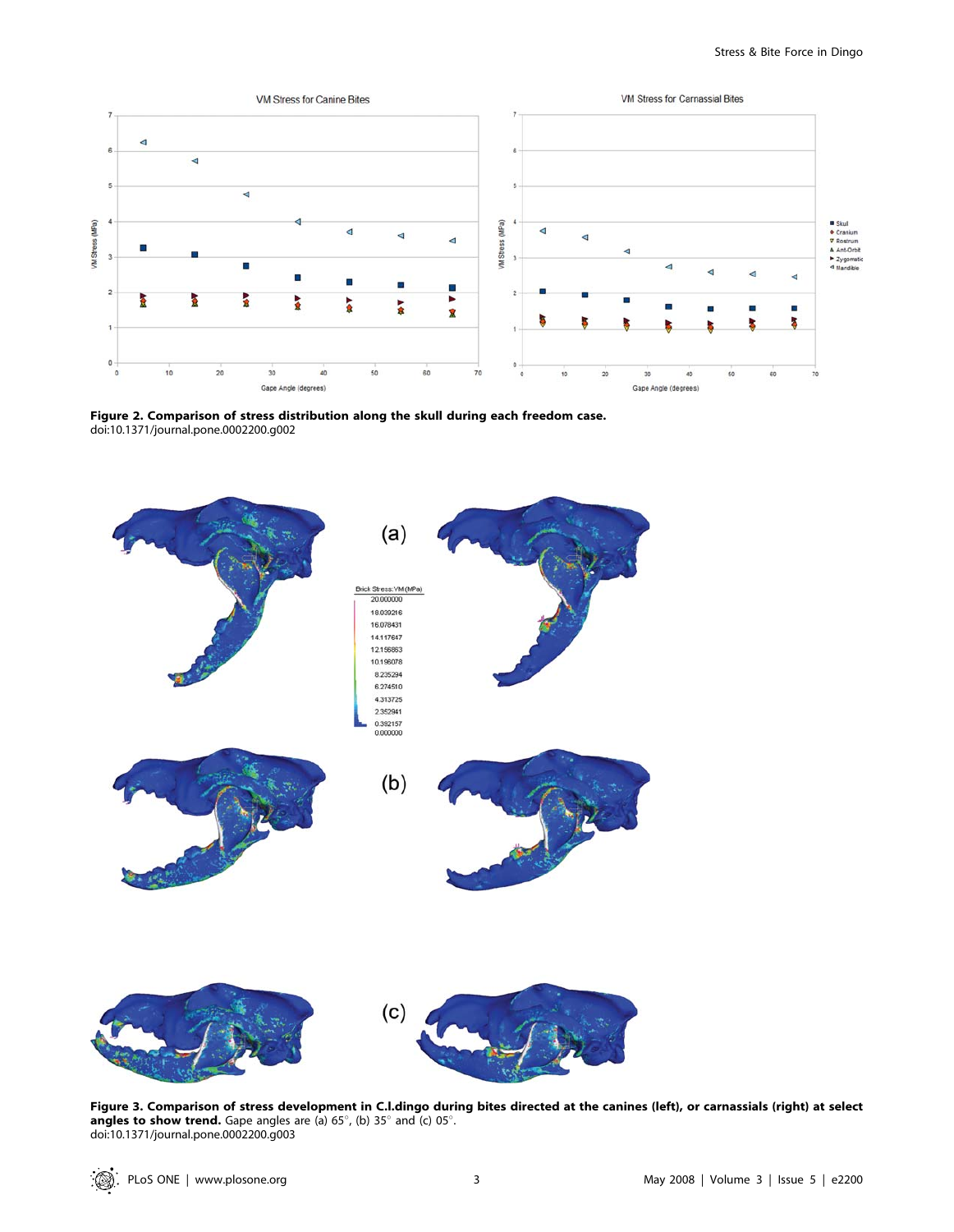carnassial bites. However, a carnassial bite at maximum gape, producing a force 2.7 times higher than the respective canine bite, resulted in mandibular VM stress that was 30% lower than in a canine bite at the same angle. This suggested that dingoes, and perhaps by extension, carnivorans in general, have evolved skulls

Table 2. Mean brick stress (VM) of select skull regions during static bite tests at various angles and jaw regions for solved FE models for C. l. dingo.

| <b>Gape Angle</b> | Region     | Canine | Carnassial |
|-------------------|------------|--------|------------|
| $5^\circ$         | Skull      | 3.26   | 2.06       |
|                   | Cranium    | 1.77   | 1.22       |
|                   | Rostrum    | 1.69   | 1.12       |
|                   | Antorbital | 1.68   | 1.29       |
|                   | Zygomatic  | 1.90   | 1.35       |
|                   | Mandible   | 6.24   | 3.75       |
| $15^\circ$        | Skull      | 3.08   | 1.97       |
|                   | Cranium    | 1.76   | 1.17       |
|                   | Rostrum    | 1.69   | 1.07       |
|                   | Antorbital | 1.68   | 1.22       |
|                   | Zygomatic  | 1.91   | 1.29       |
|                   | Mandible   | 5.72   | 3.57       |
| $25^\circ$        | Skull      | 2.75   | 1.81       |
|                   | Cranium    | 1.74   | 1.13       |
|                   | Rostrum    | 1.68   | 1.03       |
|                   | Antorbital | 1.68   | 1.17       |
|                   | Zygomatic  | 1.91   | 1.24       |
|                   | Mandible   | 4.77   | 3.18       |
| $35^\circ$        | Skull      | 2.43   | 1.63       |
|                   | Cranium    | 1.64   | 1.07       |
|                   | Rostrum    | 1.58   | 0.97       |
|                   | Antorbital | 1.60   | 1.10       |
|                   | Zygomatic  | 1.84   | 1.18       |
|                   | Mandible   | 4.00   | 2.75       |
| $45^\circ$        | Skull      | 2.29   | 1.57       |
|                   | Cranium    | 1.58   | 1.06       |
|                   | Rostrum    | 1.51   | 0.96       |
|                   | Antorbital | 1.53   | 1.08       |
|                   | Zygomatic  | 1.78   | 1.17       |
|                   | Mandible   | 3.71   | 2.60       |
| $55^{\circ}$      | Skull      | 2.21   | 1.58       |
|                   | Cranium    | 1.52   | 1.10       |
|                   | Rostrum    | 1.46   | 1.02       |
|                   | Antorbital | 1.48   | 1.13       |
|                   | Zygomatic  | 1.72   | 1.23       |
|                   | Mandible   | 3.60   | 2.54       |
| $65^\circ$        | Skull      | 2.13   | 1.58       |
|                   | Cranium    | 1.47   | 1.14       |
|                   | Rostrum    | 1.42   | 1.07       |
|                   | Antorbital | 1.38   | 1.18       |
|                   | Zygomatic  | 1.81   | 1.28       |
|                   | Mandible   | 3.46   | 2.47       |

doi:10.1371/journal.pone.0002200.t002



Figure 4. Focus on cranium stress distribution during each freedom case.

doi:10.1371/journal.pone.0002200.g004

that are better adapted to tolerate stresses at wider jaw angles than other mammals.

Overall, the results of this study offer support for previous models of mammalian jaw mechanics [1–4]. Bite force is markedly affected by both jaw gape and point of contact along the jaw line. Proximal bites and acute jaw angles result in greater overall force. Even for carnivorans, which have undergone evolutionary adaptations to allow for greater bite forces at wider gape angles, the rules of the models remains true.

In conclusion, while bite force in  $C.$  *l. dingo* appears to still be limited by overall jaw mechanics, the fact that stress data shows greater tolerance of wide jaw angles, indicates the direction taken in carnivoran evolution. Consideration of stress and bite force data, suggests that there is an optimal bite angle of between  $25^\circ$ and  $35^{\circ}$  in *C. l. dingo*. Further analyses will be needed to determine whether optimal gape angle might be a useful predictor of feeding ecology.

#### Author Contributions

Conceived and designed the experiments: SW JB. Performed the experiments: SW JB. Analyzed the data: SW KM JB. Contributed reagents/materials/ analysis tools: KM PC CM. Wrote the paper: SW KM JB.

#### References

- 1. Pruim GJ, DeJongh HJ, Ten Bosch JJ (1980) Forces Acting on the Mandible During Bilateral Static Biting at Different Bite Force Levels. J Biomech 13: 755–763.
- 2. Herring SW, Herring SE (1974) The Superficial Masseter and gape in Mammals. Amer Nat 108: 561–576.
- 3. Lindauer SJ, Gay T, Rendell J (1993) Effect of Jaw Opening on Masticatory Muscle EMG-Force Characteristics. J Dental Res 72: 51–55.
- 4. Greaves WS (1982) A Mechanical Limitation on the Position of the Jaw Muscles in Mammals: The One Third-Rule. J Mammalogy 63 (2): 261–266. 5. Fields HW, Proffitt WR, Case JC, Vig KWL (1986) Variables Affecting
- Measurements of Vertical Occlusal Force. J Dental Res 62: 135–138. 6. Dechow PC, Carlson DS (1983) A Method of Bite Force Measurement in
- Primates. J Biomech 16: 797–802.
- 7. Aguirre LF, Herrel A, Van Damme R, Matthysen E (2002) Ecomorphological Analysis of Trophic Niche Partitioning in a Tropical Savannah Bat Community. Proc R Soc Lond B 269: 1271–1278.
- 8. Binder WJ, Van Valkenburgh B (2000) Development of Bite Strength and Feeding Behaviour in Juvenile Spotted Hyenas (Crocuta crocuta). J Zool 252: 273–283.